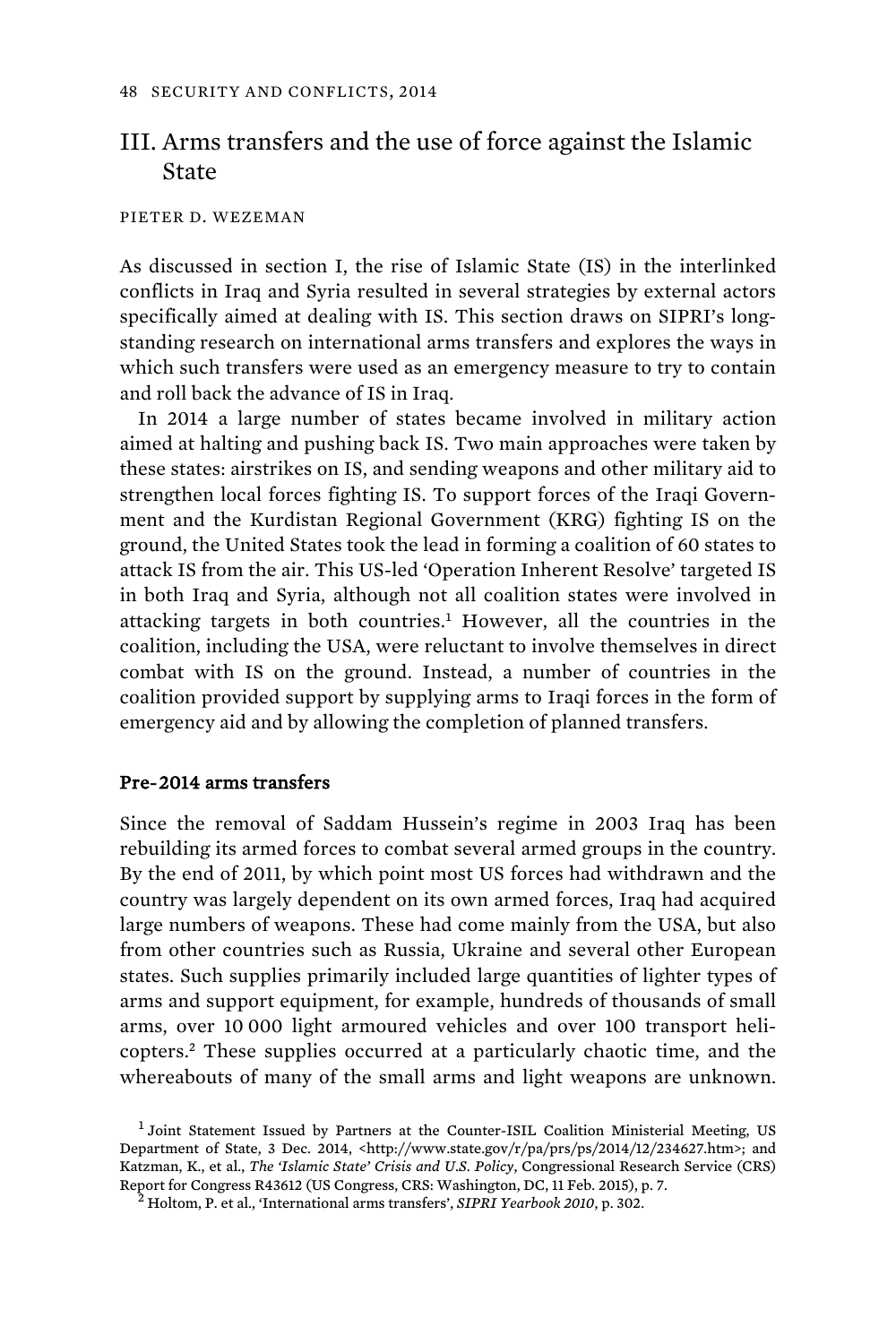Several armed groups active in Iraq during that period most likely obtained a large proportion of their weapons from government stockpiles.<sup>3</sup> From 2011, while the US armed forces were withdrawing their heavy arms, Iraq was acquiring increasing numbers of heavier and more advanced equipment, for example, 140 modern M-1A1 tanks from the USA and 24 EC-635 armed helicopters from Germany. In 2012–13 Iraq took the next step in rebuilding its armed forces by ordering 36 F-16 combat aircraft from the USA, and 15 Mi-28 and 28 Mi-35 combat helicopters from Russia, all for delivery from around mid-2014.

The Syrian Government started a process of military modernization in the years immediately before the outbreak of the war in 2011, which added new weapons to its existing arsenals. During the war it continued to receive arms from Iran and Russia, although it remains unclear in what volumes. At the same time, groups involved in the fighting against the Syrian Government received military aid from several countries in the Middle East and from the USA.<sup>4</sup>

Whereas the Iraqi and Syrian governments, to a greater or lesser extent, have access to arms from abroad, IS does not. Instead, IS seems to have acquired most of its weapons by capturing them from government forces and stockpiles in Iraq and Syria. While IS is reportedly able to generate an income of \$1 million a day, this does not seem to have been used for the import of notable volumes of arms; nor does it appear as if states have supported IS with military aid.<sup>5</sup> The chaotic situation in Syria since the beginning of 2011 has provided armed groups with the opportunity to capture significant amounts of weapons from the Syrian Government's arsenals.<sup>6</sup> In addition, IS has captured arms from other armed groups in Syria, including some that had been supplied by several countries directly to those rebel groups.<sup>7</sup> These weapons seem to have provided IS with the technical means—its progress has been the result of several factors, weapons being one of them—to sustain its military campaign and its surprisingly rapid advances in Iraq in 2014.

IS's arsenal was further enhanced when in the first half of 2014 its forces managed to defeat Iraqi units on a number of occasions. IS overran several Iraqi military bases and captured significant stocks of arms in addition to

<http://www.brookings.edu/blogs/markaz/posts/2014/10/24-lister-cutting-off-isis-jabhat-al-nusra-cash-flow>.<br><sup>6</sup> Blanford, N., 'Qalamoun offensive', Jane's Intelligence Review, Jan. 2014.<br><sup>7</sup> Higgins, E., 'ISIS deploys Croa

2014, <http://brown-moses.blogspot.se/2014/03/isis-deploys-croatian-weapons-against.html>; Malas, N., 'Rebel-on-rebel violence seizes Syria', *Wall Street Journal*, 18 Sep. 2013; and Roggio, B., 'Islamic State of Iraq and the Levant overruns air defense base in Hama', *The Long War Journal*, 14 Sep. 2013, <http://www.longwarjournal.org/archives/2013/09/islamic\_state\_of\_ira\_7.php>.

 $^3$  Holtom et al. (note 2).

<sup>4</sup>Wezeman, P. D., 'Arms transfers to Syria', *SIPRI Yearbook 2013*, pp. 269–73; and Wezeman, P. D., 'Restricting arms supplies to Syria', *SIPRI Yearbook 2014*, pp. 23–30. 5 Lister, C., 'Cutting off ISIS' cash flow', Brookings Doha Center, 24 Oct. 2014,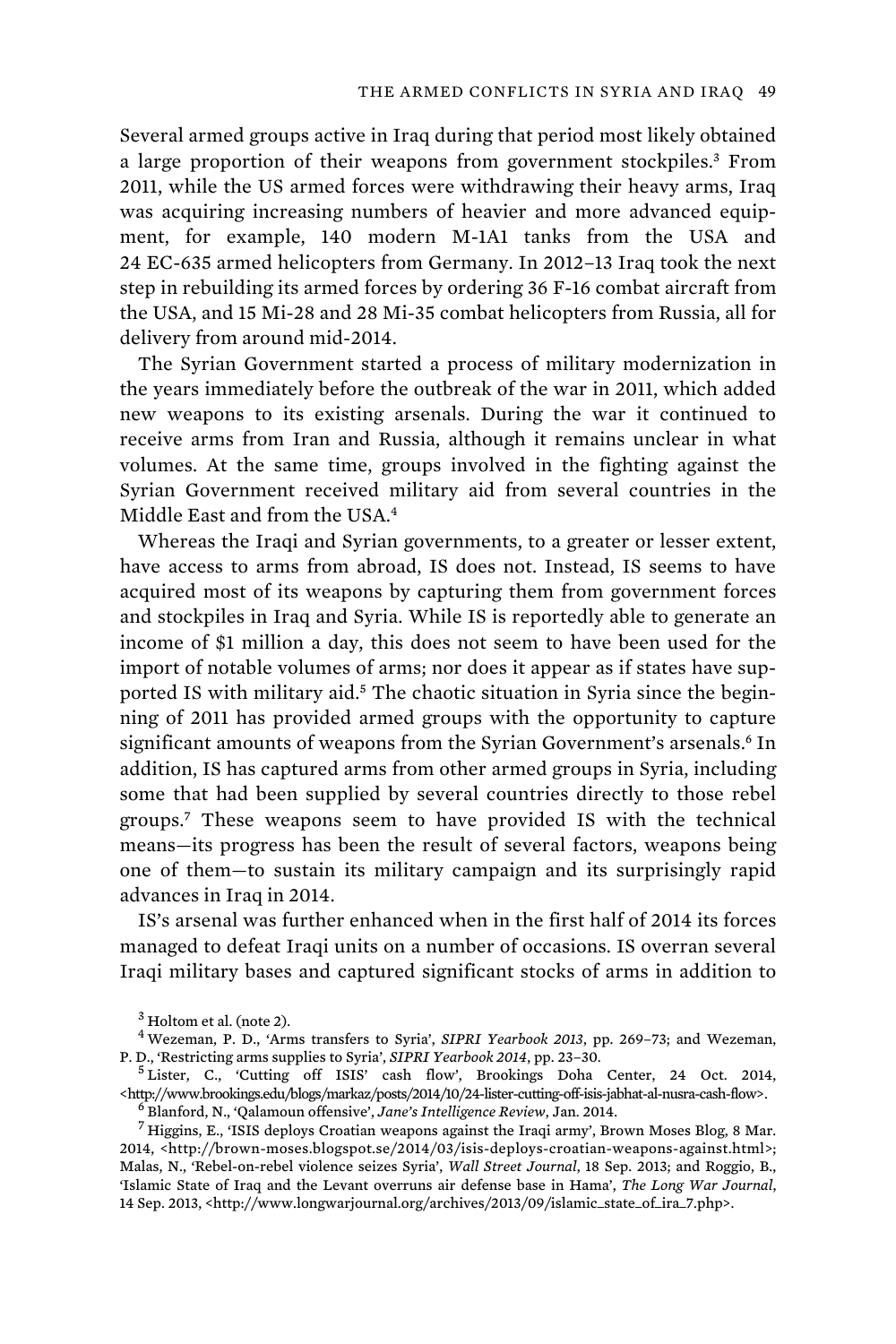those seized in Syria.<sup>8</sup> The amount of weapons captured has not been established, but weapons seen in the hands of IS in 2014 included weapons recently supplied by the USA to Iraq, such as M-16 rifles, light armoured vehicles and 155-mm howitzers.<sup>9</sup>

## Arms transfers in reaction to the advances of IS

In response to the advances of IS, a coalition of countries led by (and in terms of the number of sorties, dominated by) the USA used combat aircraft to attack IS targets from the air. Iranian combat aircraft also attacked IS targets. However, as noted above, states were generally not prepared to send troops to combat IS on the ground. Instead, some of those states provided emergency military aid to Iraq, including to the regular armed forces of, and militias related to, the Iraqi Government and the KRG.

However, states supplying arms to Iraq were faced with the potential risks associated with arms transfers to fragile states.10 The poor performance of the Iraqi armed forces at the beginning of 2014 and the resulting capture of arms by IS, raised the question as to whether the Iraqi army would be able to control the new weapons it received or if these would also fall into the hands of IS. Large-scale corruption in the Iraqi armed forces was considered a related risk, especially as there were reports that recently delivered arms had already found their way on to the black market and into the hands of IS.<sup>11</sup> Another important question concerned the potential targets of the weapons: would they be used against IS or would they in the short or long term contribute to an intensification of tensions and lead to further violent conflict between Shia, Sunni and Kurdish populations within Iraq, the PKK and Turkey or intra-Kurdish groups?

In early 2014 the USA reportedly withheld approval for the supply of heavy armoured vehicles to Iraq due to concerns that the government of then Prime Minister, Nouri al-Maliki, might use the weapons against his political opponents, mainly from the Sunni and Kurdish communities.<sup>12</sup> The USA linked the increase of military aid to Iraq to the establishment of a new government that would include the Sunni and Kurdish minorities (see section I). The USA increased military aid to Iraq in late 2014 after Haider al-Abadi replaced Maliki as prime minister in August, although concerns

<sup>&</sup>lt;sup>8</sup> Katzman et al. (note 1).

<sup>&</sup>lt;sup>9</sup> Conflict Armament Research, 'Islamic State weapons in Iraq and Syria', Sep. 2014; Katzman et al. (note 1), p. 6; and Prothero, M., 'Iraqi army remains on defensive as extent of June debacle becomes clearer', McClatchy, 14 July 2014.<br> $^{10}$  For a discussion of such risks see Bromley, M., et al. 'Transfers of small arms and light weapons

to fragile states: strengthening oversight and control', SIPRI Insights on Peace and Security, no. 2013/1, Jan. 2013, <http://books.sipri.org/product\_info?c\_product\_id=453>.

<sup>&</sup>lt;sup>11</sup> Kirkpatrick, D. D., 'Graft hobbles Iraq's military in fighting ISIS', *New York Times*, 23 Nov. 2014. 12 Ratnam, G., 'U.S. ramps military aid for Islamic state fight', *Foreign Policy*, 21 Nov. 2014.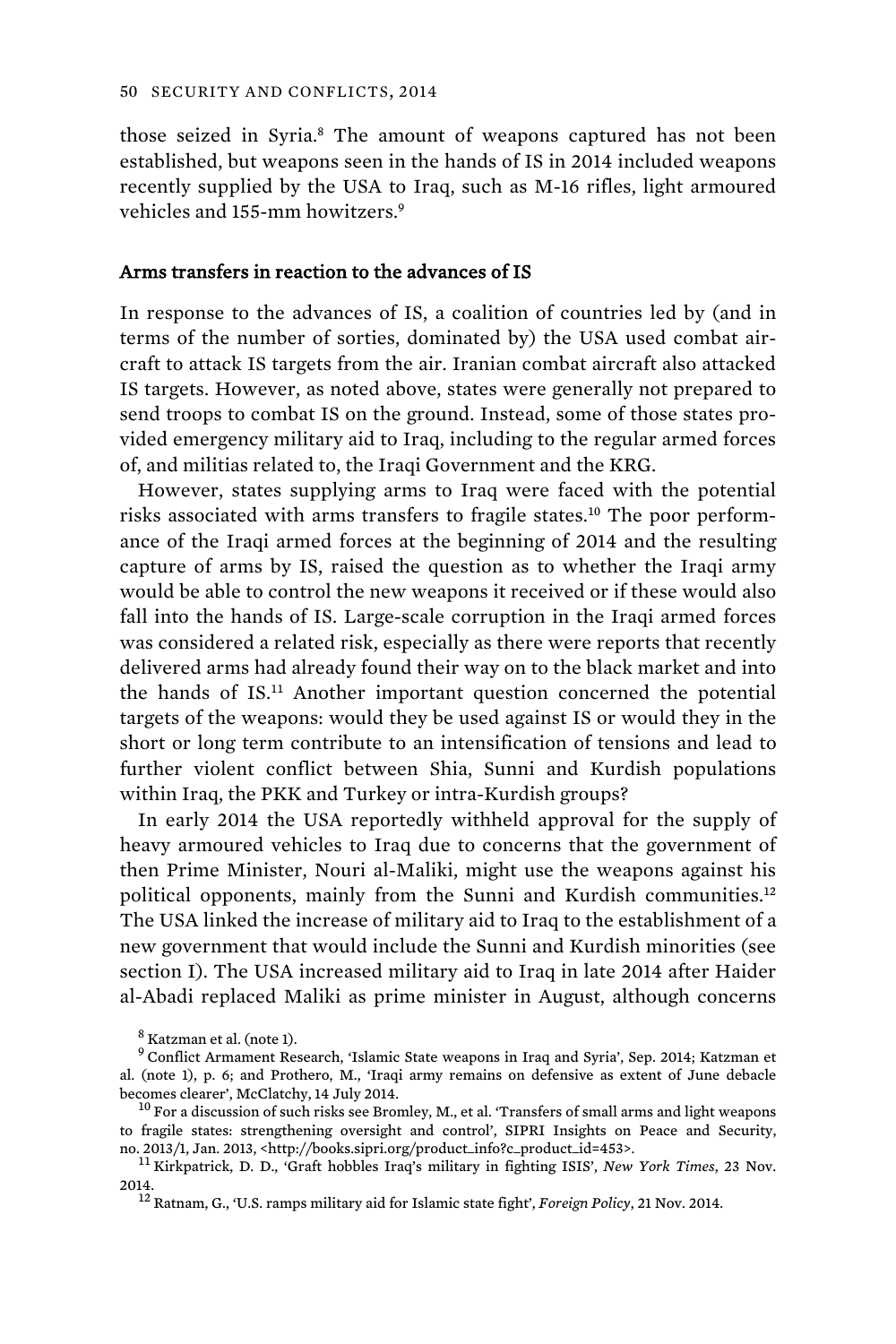remained about Abadi's commitment towards reconciliation with the Sunni minority.<sup>13</sup> Another problem for the USA emerged at the end of 2014 when US-supplied weapons were reportedly transferred from the Iraqi Government to Shiite militias in Iraq with close ties to Iran.<sup>14</sup>

US officials considered the supply of heavier weapons to the KRG necessary as part of a more long-term strategy to drive back IS.<sup>15</sup> However, they expected some opposition to such transfers from the Iraqi Government, because the weapons could be used by the KRG to expand control over more territory in Iraq.<sup>16</sup> The Turkish Government initially opposed arms supplies to Kurdish groups in Syria because of the links between those groups and the Kurdistan Workers' Party (PKK) in Turkey, which has been in conflict with the Turkish Government for decades.<sup>17</sup> Notwithstanding these concerns, the USA and a number of other states concluded that the dire situation in Iraq warranted the supply of arms despite the risks.

By 2014 the USA had already started the process of delivering advanced weapons to Iraq. However, it suspended the planned delivery of the first batch of F-16 combat aircraft in November because the base where these were to be stationed was considered a potential target for IS.<sup>18</sup>

During 2014, and particularly after the departure of Maliki as Iraqi prime minister, the USA stepped up its emergency 'train and equip' assistance of less complex weapons. At the end of the year the USA decided to deploy to Iraq approximately 2000 military trainers and advisers to the Iraqi Government and KRG armed forces, as well as Iraqi tribesmen.<sup>19</sup> Weapons supplied included ammunition, armoured vehicles and other equipment that could be delivered quickly and deployed immediately by the Iraqi forces against IS without much training and preparation. Specific transfers included 250 second-hand wheeled armoured vehicles, thousands of Hellfire air-to-surface missiles and small arms for the Iraqi armed forces.<sup>20</sup>

In an attempt to improve the integration of Sunnis in the Iraqi power structure the USA backed a plan to create an Iraqi National Guard in which

weapons-in-iraq>. 15 US Department of Defense, Press briefing by the Director of Operations of the Joint Chiefs of

Staff Lt. Gen. William Mayville, 11 Aug. 2014.<br><sup>16</sup> US Department of Defense (note 15). <sup>17</sup> Dombey, D., Solomon, E. and Daraghi, B., 'Turkey opens corridor for Kurdish fighters to relieve<br>Kobani', *Financial Times*, 20 Oc

<sup>18</sup> Barnes, J. E., 'U.S. delays delivery of F-16 fighter planes to Iraq', *Wall Street Journal*, 11 Nov.

2014. 19<br><sup>19</sup> Katzman et al. (note 1), pp. 1315. 20 SIPRI arms transfers database; and Office of the Secretary of Defense, Justification for FY 2015 overseas contingency operations Iraq Train and Equip Fund (ITEF), Nov. 2014.

<sup>&</sup>lt;sup>13</sup> Gearan, A. and Morris, L., 'U.S. plan to fight Islamic State depends on new Iraq leadership, Kerry says during visit', *Washington Post*, 10 Sep. 2014; and Ratnam, G, 'U.S. fears new Iraqi prime

<sup>&</sup>lt;sup>14</sup> Rogin, J. and Lake, E., 'Iran-backed militias are getting U.S. weapons', Bloomberg, 8 Jan. 2015 <http://www.bloombergview.com/articles/2015-01-08/iranbacked-militias-are-getting-us-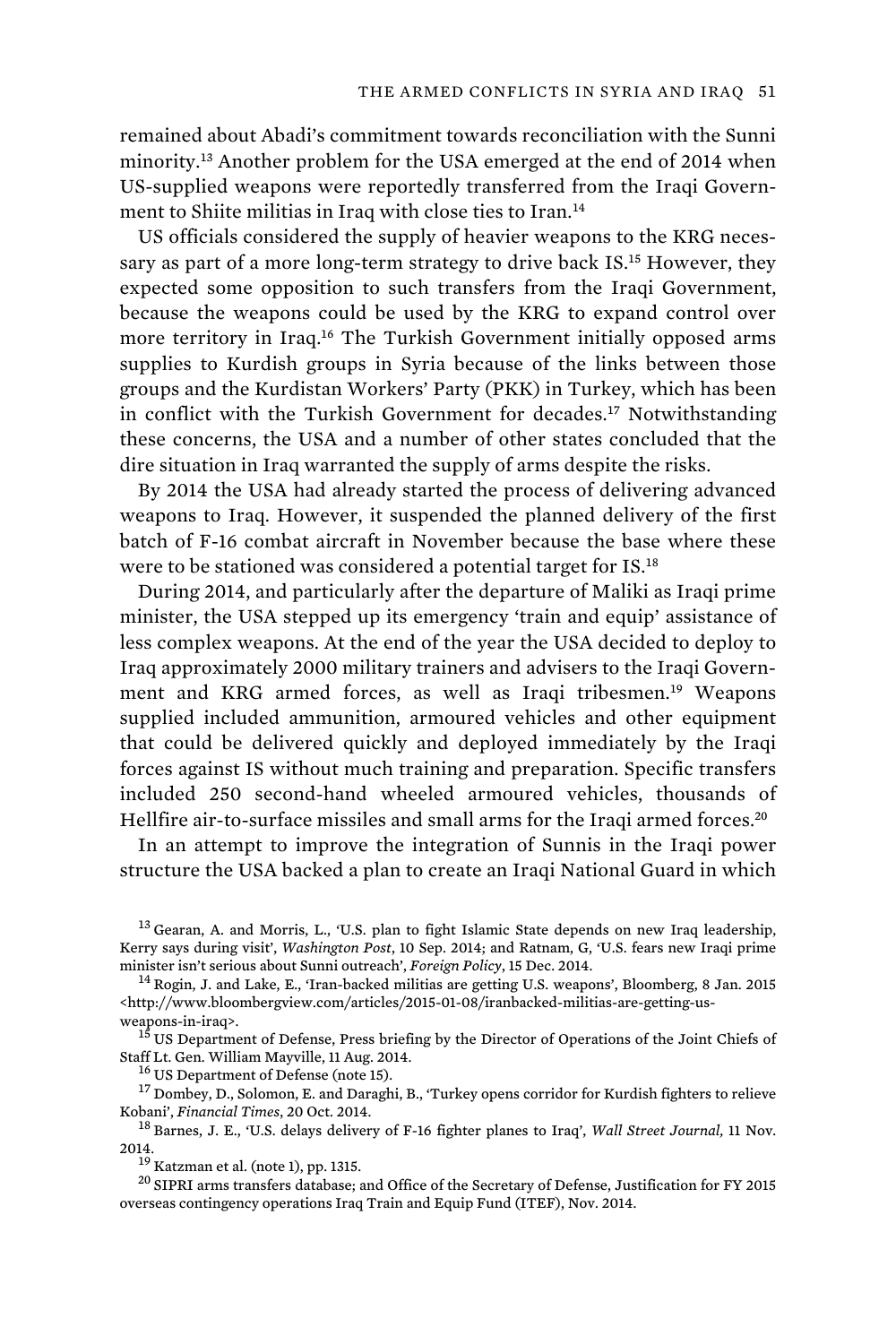tribal Sunni forces would be integrated. In late 2014 the USA, through the Iraqi Government, started to supply small arms and light weapons to Sunni fighters in the Anbar province as part of a short-term bridging mechanism to resource Sunni fighters that were resisting IS and supporting the Iraqi armed forces, until such time as a National Guard structure could be created.<sup>21</sup> Furthermore, in August 2014 the USA, with permission from the Iraqi Government, started to supply arms directly to the security forces (*Peshmerga*) of the KRG.<sup>22</sup> It delivered mostly lighter weapons and ammunition, including 14 400 rifles and 36 120-mm mortars.<sup>23</sup> In November 2014 the USA air-dropped weapons in the Syrian city of Kobane to support the Popular Protection Units (YPG)—the Syrian affiliate of the PKK. In addition, the USA, together with Turkey, supported the despatch of a group of armed Kurds from Iraq through Turkey to Kobane.<sup>24</sup>

Although the USA supplied Iraq with a significant amount of military aid, the Iraqi Government also acquired weapons from other sources. In 2014, deliveries of Russian equipment increased significantly and included advanced items such as a first batch of four Mi-28 combat helicopters, which had been ordered in 2012. Impatient with what the Iraqi Government considered to be slow progress on deliveries of weapons ordered from the USA, it turned in mid-2014 to Belarus and Russia for emergency supplies of weapons that could be deployed immediately.<sup>25</sup> These included five Su-25 combat aircraft and several TOS-1 rocket launchers from Russia.

Iran also considered the advance of IS a major threat and decided to send military aid to Iraq, even though United Nations sanctions on Iran (related to the country's nuclear programme) prohibit it from exporting arms.<sup>26</sup> The volume of these Iranian arms supplies is uncertain. However, the supplies are known to have included small arms and light weapons, rocket launchers, and seven second-hand Su-25 combat aircraft delivered in June 2014 and quickly deployed against IS.<sup>27</sup> Iran also supplied unidentified volumes of weapons to the KRG forces and sent military personnel to Iraq, reportedly mainly as advisers and trainers.<sup>28</sup>

<sup>26</sup> See chapter 15, section II, in this volume.<br><sup>27</sup> Jennings, G., 'Iranian Phantom jet strikes the Islamic State in Iraq', *Jane's Defence Weekly*, 30 Nov. 2014; and Gordon, M. R. and Schmitt, E., 'Iran secretly sending drones and supplies into Iraq, U.S. officials say', *New York Times*, 25 June 2014. 28 Coles, I., 'Iran provided weapons to Iraqi Kurds; Baghdad bomb kills 12', Reuters, 27 Aug. 2014,

<http://in.reuters.com/article/2014/08/26/iraq-security-kurds-idINL5N0QW29U20140826>;

<sup>&</sup>lt;sup>21</sup> Office of the Secretary of Defense (note 20).<br><sup>22</sup> Agence France-Presse, 'Official: US shipping arms to Iraqi Kurds', *Defense News*, 11 Aug. 2014.<br><sup>23</sup> Katzman et al. (note 1), pp. 15–16; and Office of the Secretary

*ian*, 1 Nov. 2014; and Solaker, G. and Perry, T., 'Turkey to let Iraqi Kurds reinforce Kobani as U.S. drops arms to defenders', Reuters, 20 Oct. 2014, <http://www.reuters.com/article/2014/10/20/us-

mideast-crisis-usa-airdrops-idUSKCN0I904X20141020>.<br><sup>25</sup> 'Iraqi PM Nouri Maliki: Russian jets will turn tide', BBC News, 26 June 2014,<br><http://www.bbc.com/news/world-middle-east-28042302>.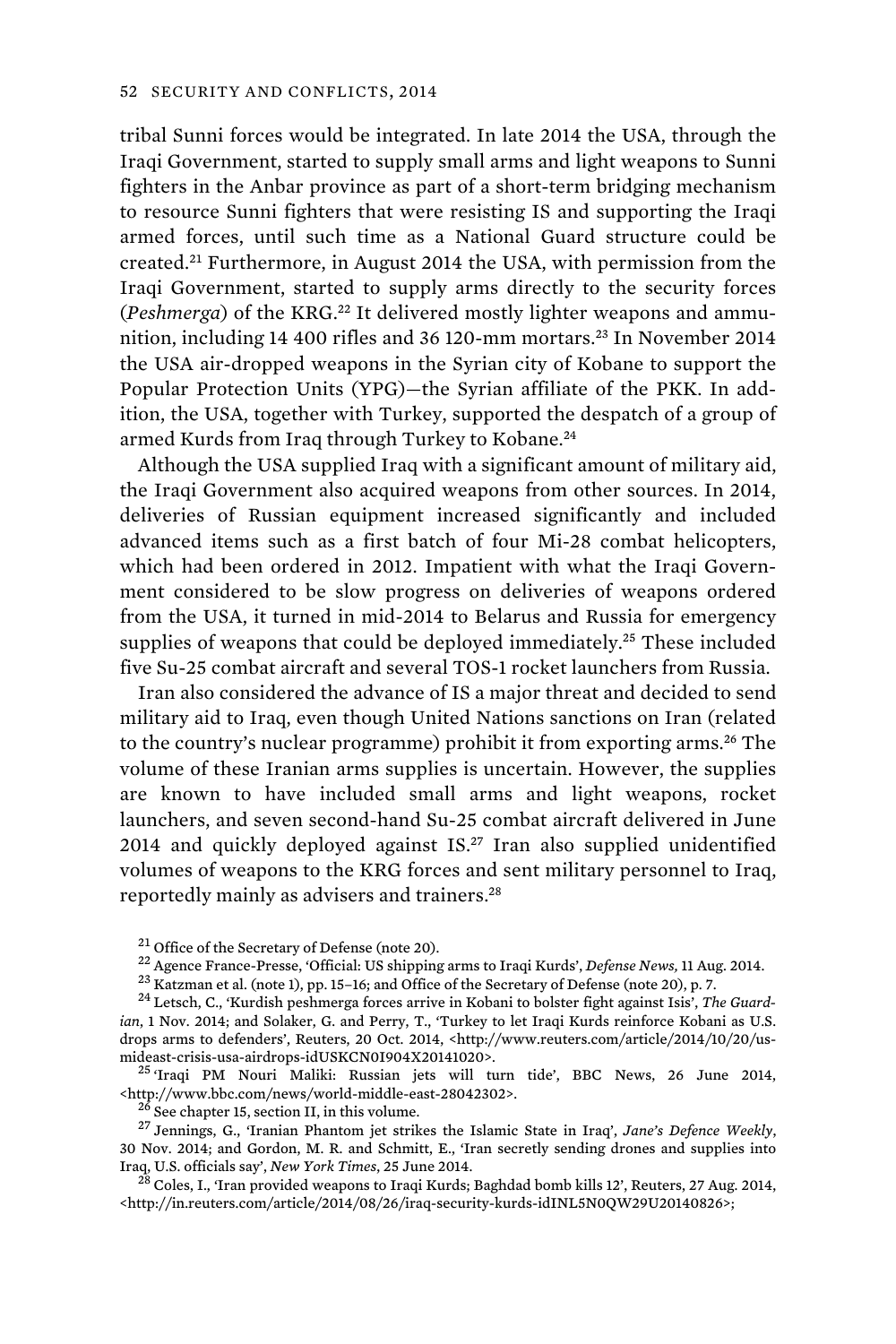Several other states, including Albania, Australia, Bulgaria, Canada, Croatia, the Czech Republic, Estonia, France, Germany, Hungary, Italy and the United Kingdom sent emergency military aid to Iraq, either to the central government or to the KRG forces.<sup>29</sup> Such military aid included, for example, 22 million rounds of rifle ammunition from Albania, 150 tonnes of small arms ammunition from Australia, 18 152-mm guns from Bulgaria, 500 tonnes of ammunition from the Czech Republic, 1 million machine gun cartridges from Estonia, thousands of mines and millions of cartridges from Hungary, 600 machine guns from Italy, and a number of machine guns from the UK.<sup>30</sup>

In Germany, the decision to supply emergency aid to the Kurdish security forces was controversial. Despite the fact that Germany had already exported combat helicopters to Iraq in 2012, the supply of additional arms in early August 2014 was widely perceived domestically as a breach of standard German export control policy not to supply arms to areas of armed conflict.<sup>31</sup> However, as the situation in Iraq worsened the mood changed and on 1 September 2014 a large majority in the German Parliament voted in favour of a proposal to supply arms to the Kurdish security forces with approval from the Iraqi Government. Actual German arms deliveries included 16 000 rifles and 500 Milan anti-tank missiles.<sup>32</sup> The German Government announced that it would stagger the delivery of certain weapons and especially ammunition to the Kurdish forces based on needs assessments. In this way, the German Government hoped to prevent its weapon supplies from being diverted to activities not related to the fight against IS.<sup>33</sup>

A request by the Kurdish regional authorities for emergency military aid was also discussed at a meeting of the European Union Political and Security Committee on 12 August 2014, which concluded that such supplies from EU member states could be carried out, but only in close coordination with the Iraqi authorities.<sup>34</sup>

Chulov, M., 'Iran sends troops into Iraq to aid fight against Isis militants', *The Guardian*, 14 June 2014; and Ryan, M. and Morris, L., 'The U.S. and Iran are aligned in Iraq against the Islamic State for now', *Washington Post*, 27 Dec. 2014. 29 Coles (note 28). 30 Drennan, J., 'Who has contributed what in the coalition against the Islamic State?', *Foreign* 

*Policy*, 12 Nov. 2014. 31 Joint Conference Church and Development (GKKE), *Rüstungsexportbericht 2014 der GKKE*,

<sup>32</sup> 'Bundestag unterstützt Waffenlieferungen' [Parliament supports arms supplies], *Frankfurter Allgemeine*, 1 Sep. 2014. *33* German Ministry of Defence, FAQ zu Iraq Hilfe [FAQ on Iraq aid], Press release, 31 Aug. 2015.<br><sup>34</sup> European External Action Service, Statement by the Spokesperson following today's extra-

ordinary meeting of the Political and Security Committee, 12 Aug. 2014.